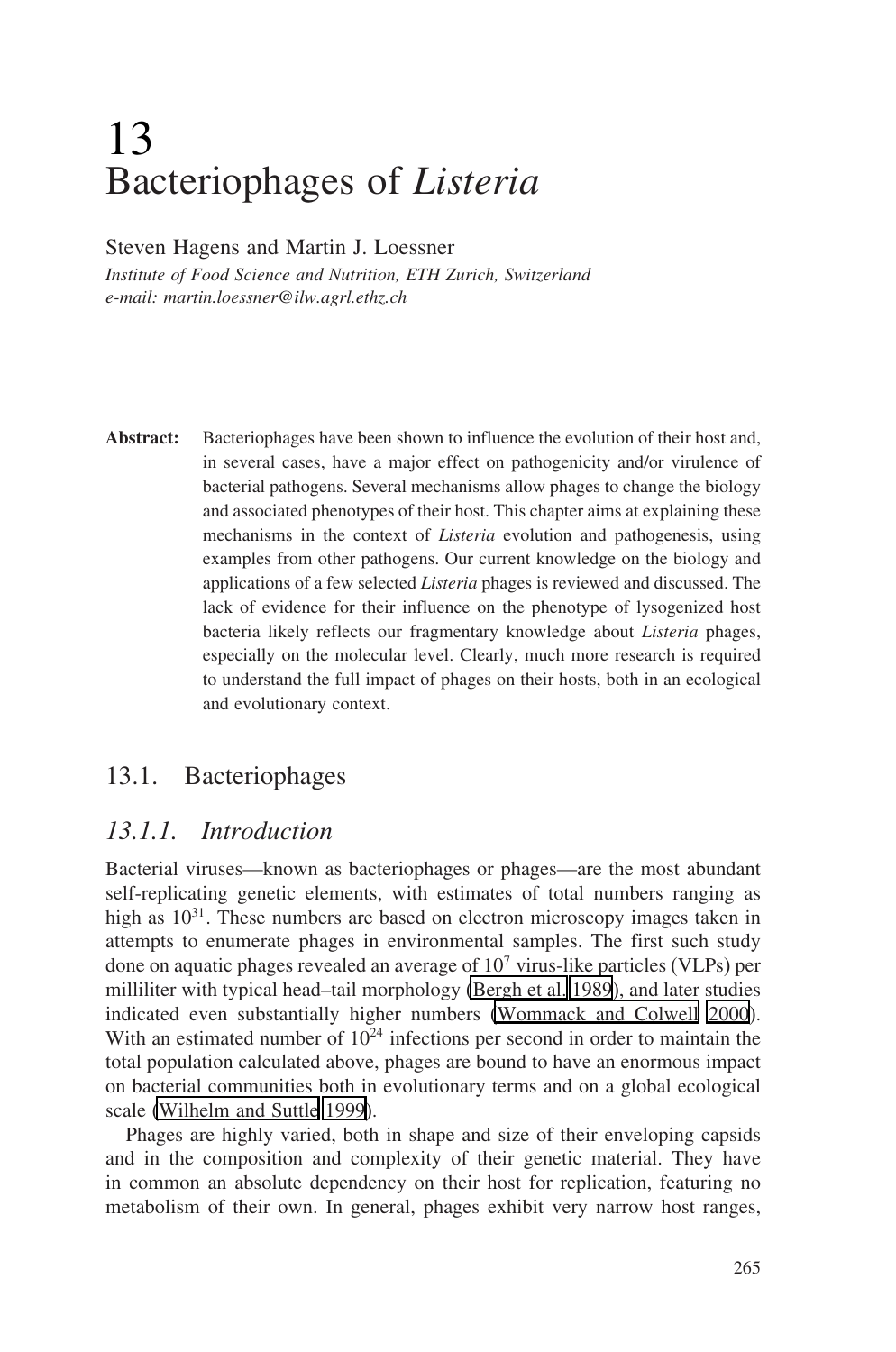mostly infecting only one particular genus, species, or, in some cases, even specific strains. Recognition of the host by phage receptor-binding proteins is largely but not solely responsible for the observed specificity. *Escherichia* coli phage  $\lambda$ , for example, recognizes the outer-membrane protein LamB of its host, and when this protein was heterologously expressed in various related and unrelated species, successful infection by  $\lambda$  of many, albeit not all, of the modified bacteria could be demonstrated [\(de Vries et al. 1984\)](#page-11-0).

Phages have been classified based on morphological traits, and the most abundant (96%) and perhaps best-studied of these viruses belong to the order *Caudovirales* (the tailed phages), comprised of large, tailed phages with an isometric capsid containing a dsDNA chromosome. This group is further subdivided into *Myoviridae, Siphoviridae*, and *Podoviridae* characterized by long contractile tails, long flexible tails, or short noncontractile tails, respectively. For more information on bacteriophage classification and different types of phages, readers are referred to the website of the International Committee on Taxonomy of Viruses (ICTV): www.ncbi.nlm.nih.gov/ICTVdb/.

In general, bacteriophages have adopted two different life styles. Infection by a strictly virulent phage invariably results in the production of phage proteins, replication of phage DNA, and ends in lysis of the host and release of progeny phage. In contrast, a complex and not fully understood series of events, involving both environmental factors and the physiological state of the host may result in the fate of the temperate phages after infection. The lytic pathway described above for virulent phages is one option, but the infection process may alternatively result in integration of the phage genome into the host bacterial chromosome. This state, known as lysogeny, where the host is called lysogenic and the phage becomes a prophage and is replicated along with the host chromosome, can be maintained over many generations [\(Little et al. 1999](#page-13-0)). Subsequent excision of the phage DNA and entry into the lytic cycle again is a very complex and poorly understood process depending on many factors. It has been demonstrated in several cases that phage induction is mediated by the host cell SOS-response to certain stress stimuli. In these cases, it was shown that the more severe the DNA damage is—and thus the less likely host survival becomes—the proportion of prophage excision and lysis increases [\(Little and Mount 1982](#page-13-0)). The recent increases in the number of bacterial genome sequences demonstrated that many (if not all) bacterial genomes also contain cryptic phages, which are prophages that have lost essential functions and are no longer able to excise, replicate, and form infectious particles. Nevertheless, the viral DNA is present in the bacterial genomes and may directly on indirectly affect the phenotype of the host cell.

# *13.1.2. Phages and Pathogenicity*

The tremendous impact of phages on the pathogenicity of their host has only recently become the focus of detailed research.

Phages can introduce new bacterial DNA into their host after infection. Although regulated, the normal packaging of phage DNA into capsids can in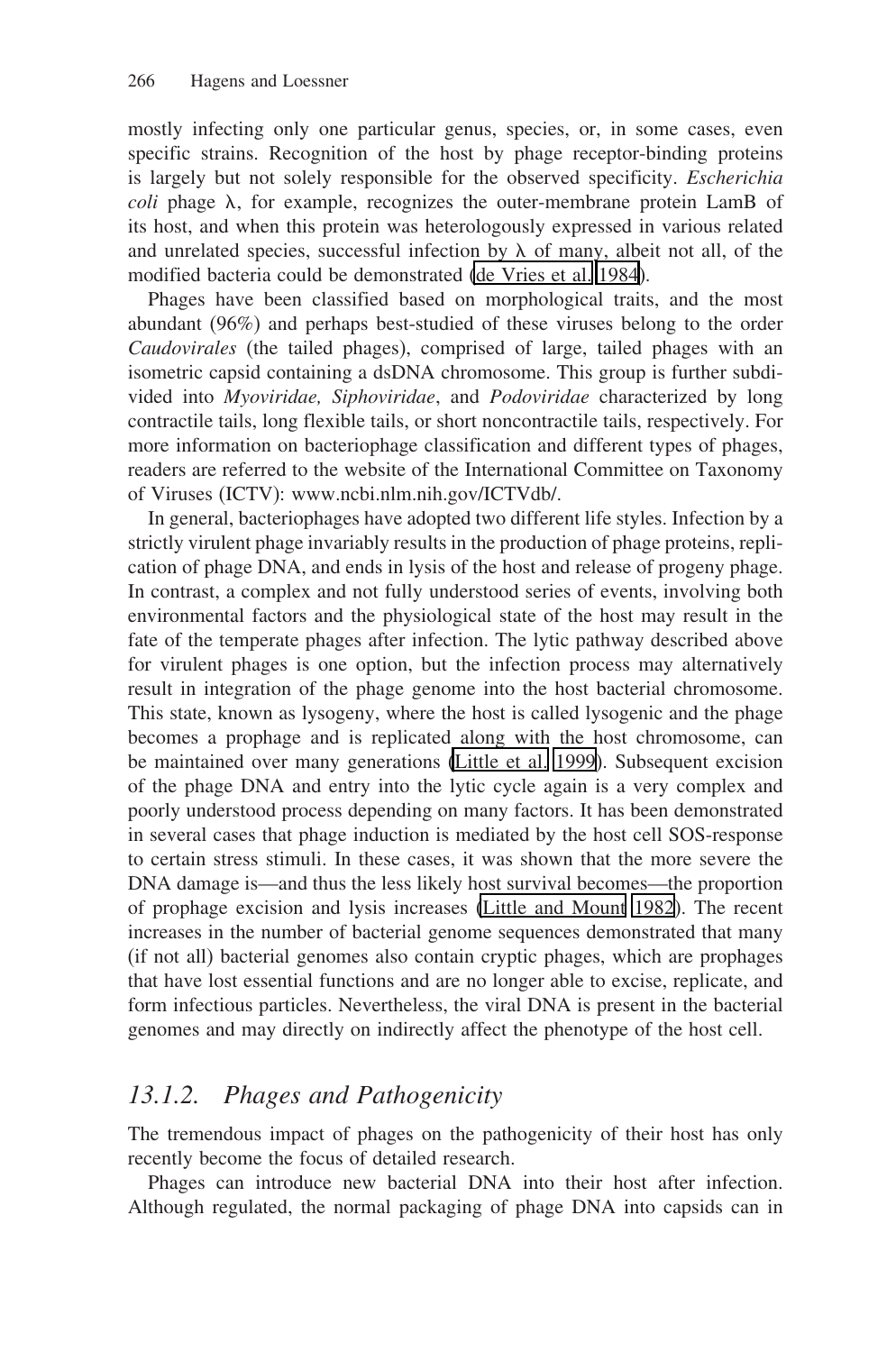certain cases result in incorporation of host DNA into phage particles. This process is called transduction and occurs in two different forms. In *specialized transduction*, improper excision of phage DNA results in packaging of host genes immediately adjacent to the phage genome into infectious phage particles [\(Matsushiro 1963](#page-13-0)). This process is unlikely to have a large impact on the pathogenicity of bacteria which are infected by these particles, since only very small portions of host DNA are transduced, and these portions are always those adjacent to the phage integration sites. In *generalized transduction*, however, random host DNA roughly equal in size to a normal phage genome may be packaged into the empty phage heads. The resulting particles are identical to normal phage except for their information content, and they can perform the first two steps [of the infectious process, attachment and injection of DNA \(](#page-12-0)Ikeda and Tomizawa, [1965\)](#page-12-0). A schematic overview of generalized transduction is shown in Figure 13.1. It is conceivable that such a more or less randomly selected stretch of host DNA may also contain virulence factors which can, upon recombination with the chromosome of the infected bacteria, influence the phenotype and pathogenicity of the recipient.



Figure 13.1. The principle of generalized transduction is shown here. In *panel A*, normal phage development is depicted. After rolling-circle replication of the phage DNA into multigenome concatemers, the genomes are individually packaged into empty heads (**1**). Phage particles are assembled (**2**), and progeny virions are released to infect new host cell (**3**). In *panel B*, host DNA is packaged into phage head particles (**1**). Particles containing bacterial DNA are normally assembled (**2**), and phage progeny is released. These pseudoinfective particles containing host DNA can inject the mistakenly packaged genetic material into susceptible host bacteria (**3**).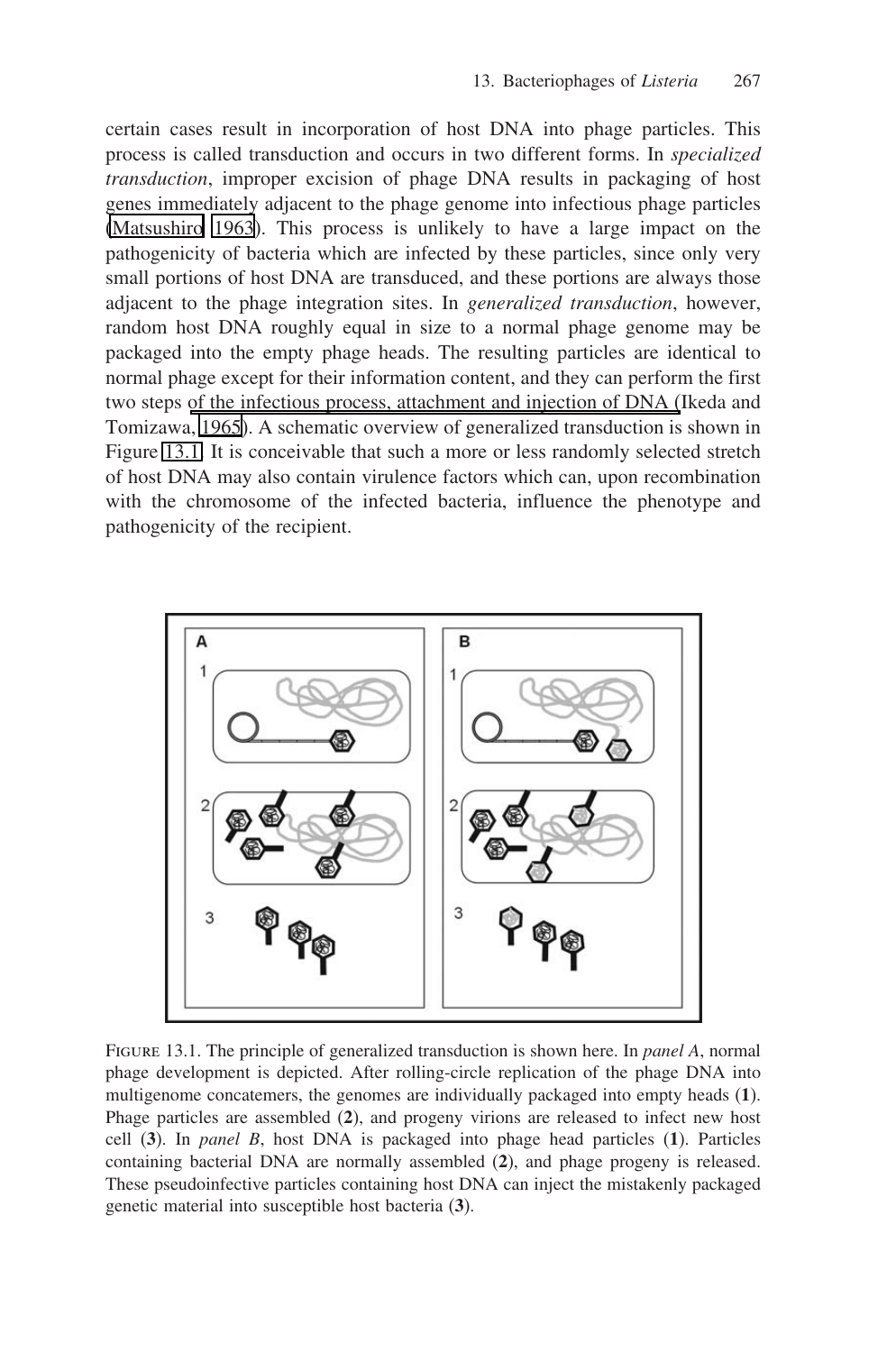Evidence for this mechanism has been put forward, implicating phages in the distribution of a virulence-associated region in the genome of the animal pathogen *Dichelobacter nodosus* [and](#page-11-0) [various](#page-11-0) [other](#page-11-0) [bacteria](#page-11-0) [\(](#page-11-0)Cheetham and Katz [1995\)](#page-11-0).

A phenomenon called lysogenic conversion is often involved in the modulation of host pathogenesis by phage. After incorporation of a temperate phage genome into the host chromosome, most prophage genes are silenced, especially those involved in virus morphogenesis and host cell lysis. In contrast, the genes needed to maintain the lysogenic state are normally expressed during lysogeny. However, bioinformatic analyses have demonstrated that many phage-encoded genes have unknown functions, and it is generally assumed that temperate phages can serve as vectors to introduce novel genetic information into their host that may enhance their fitness in certain environments. These coding sequences may themselves directly specify new properties or act by influencing the expression of existing genes. If this new environment happens to be the human body, the results can be dramatic. Table 13.1. shows several examples of pathogens, their prophages, and the toxins or virulence factors that are encoded by the phages. Such lysogenic conversion has also been reported for *Mycoplasma, Staphylococcus,* and *Streptococcus* (for a comprehensive overview of the state of research concerning these matters, the interested reader is referred to recent overviews on phage-related virulence of pathogens; [Waldor et al. 2005\)](#page-14-0).

Interestingly, the transcription promoter for the CTX cholera toxin from *Vibrio cholerae* (Table 13.1.), encoded by genes *ctxA* and *ctxB*, is not phage-regulated but controlled by the master *V. cholerae* virulence regulator, transcription factor ToxR [\(Skorupski and Taylor 1997](#page-14-0)). This is in contrast to another well-known example of lysogenic conversion: that of shiga-like toxin (*stx*) converting *E. coli* phages (Table 13.1.), where the transcription of *stx* genes is largely controlled by

| Host species                     | Phages               | Genes                                   | Virulence factor                                                          | Reference                                                       |
|----------------------------------|----------------------|-----------------------------------------|---------------------------------------------------------------------------|-----------------------------------------------------------------|
| Vibrio cholerae                  | $CTX\Phi$            | ctxA/ctxB                               | Cholera toxin CTX                                                         | Waldor and Mekalanos<br>(1996)                                  |
| Escherichia coli<br>(STEC, EHEC) | $H19-B$<br>933W      | $stx_{1A}/stx_{1B}$ $stx_{2A}/stx_{2B}$ | Shiga-like toxins<br>STX1 and STX2                                        | Smith et al. (1983) and<br>O'Brien et al. $(1984)$              |
| Salmonella<br>enterica           | Fels-1<br>$SopE\Phi$ | nanH<br>sopE                            | Neuraminidase<br>Type III-translocated<br>G nucleotide<br>exchange factor | Hardt and Galan (1997)<br>and Figueroa-Bossi et<br>al. $(2001)$ |
| Clostridium<br>botulinum         | 1D                   | botD                                    | Neurotoxin BoNT                                                           | Eklund et al. (1971)                                            |
| Corynebacterium<br>diphtheriae   | ß                    | tox                                     | DT                                                                        | Freeman $(1951)$                                                |

Table 13.1. Examples of temperate phages encoding pathogenicity and/or virulence factors required for bacterial pathogenesis.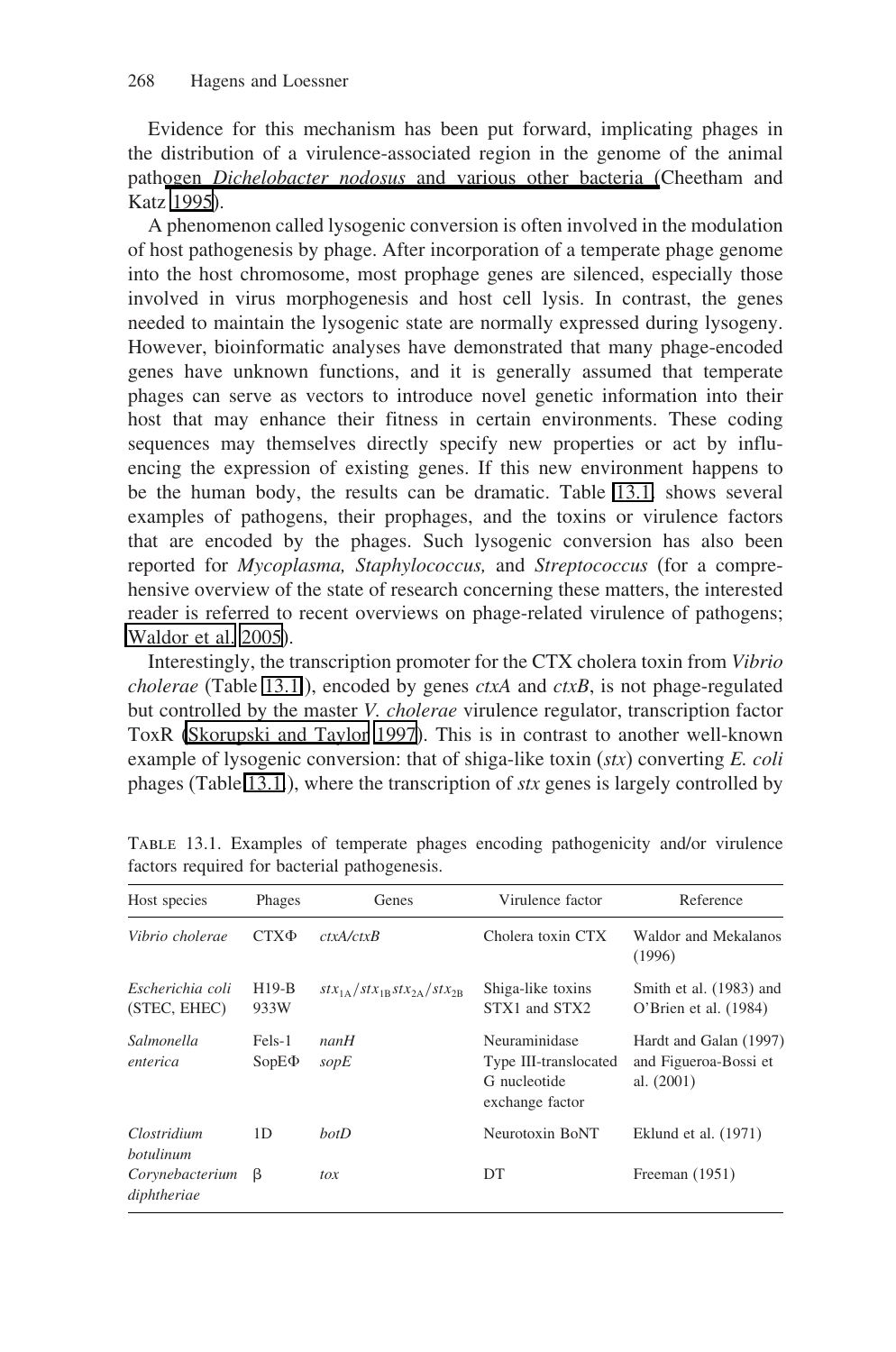late phage promoters, and the highest levels of STX transcription are observed during lysis of part of the bacterial population [\(Yee et al. 1993](#page-14-0)). Virulence modulation after phage induction has recently also been reported for *Staphylococcus aureus* [\(Goerke et al. 2006\)](#page-12-0). The observations indicate that not only the phage per se, but also the highly specific interaction of both virus and host cell is responsible for full expression of the phenotype.

## 13.2. *Listeria* Phages

#### *13.2.1. Introduction*

The study of phages has provided valuable insights into many genetic principles, such as restriction–modification, the workings of promoters, and the concept of the operon, but at the same time has also contributed to a better understanding of their hosts. Approximately 400 *Listeria* phages have been isolated and described to date. Many of these are specific for *L. monocytogenes*, but phages able to infect *L. ivanovii*, *L. innocua, L. seeligeri* and *L. welshimeri* have also been described. However, still very little is known about *Listeria* phage biology, especially on the molecular level. [\(Sword and Pickett 1961;](#page-14-0) [Jasinska 1964](#page-12-0); [Hamon and Peron 1966](#page-12-0); [Audurier et al. 1977](#page-11-0)[;](#page-13-0) [Chiron et al. 1977](#page-11-0)[; Ortel 1981; Rocourt et al. 1982;](#page-13-0) Ortel and Ack[ermann](#page-12-0) [1985](#page-13-0)[;](#page-12-0) [Rocourt et al. 1985](#page-13-0)[;](#page-12-0) [Rocourt 1986](#page-13-0)[;](#page-12-0) [Loessner 1991](#page-13-0)[;](#page-12-0) Gerner-Smidt et al. [1993;](#page-12-0) [Loessner et al. 1994](#page-13-0); [Hodgson 2000\)](#page-12-0).

All *Listeria* phages isolated thus far belong to the order *Caudovirales* (tailed phages), and of these most belong to the family of *Siphoviridae* (long, flexible noncontractile tail). The few exceptions belong to the family of *Myoviridae* (long, inflexible contractile tail). To date, no *Podoviridae* (short or missing tail) for *Listeria* have been isolated. Many *Listeria* phages have been characterized and, with three exceptions (see below), all of these are presumably temperate. Most isolates were derived from lysogenic strains either after UV or chemical induction or after spontaneous lysis of their hosts. The few environmental isolates mostly stem from silage or sewage plants.

The temperate *Listeria* phages are extremely host-specific, infecting only particular serovar groups. As mentioned above, this appears to be mainly due to the ability to recognize and attach to specific cell-wall ligands (phage receptors), which in the case of *Listeria* are serovar-specific sugar substituents on the polyribitol phosphate teichoic acids [\(Wendlinger et al. 1996](#page-14-0); [Tran et al. 1999\)](#page-14-0).

Currently, only three complete nucleotide sequences of *Listeria* phages are avail[able \(A118, PSA, P100\)](#page-11-0) [\(Loessner et al. 2000](#page-13-0)[;](#page-11-0) [Zimmer et al. 2003](#page-14-0)[;](#page-11-0) Carlton et al. [2005\)](#page-11-0).

#### *13.2.2. The Temperate Phages*

The A118 (Figure [13.2.](#page-5-0)A) and PSA are temperate phages and belong to the *Siphoviridae* family, characterized by dsDNA-containing isometric capsids and long, flexible tails.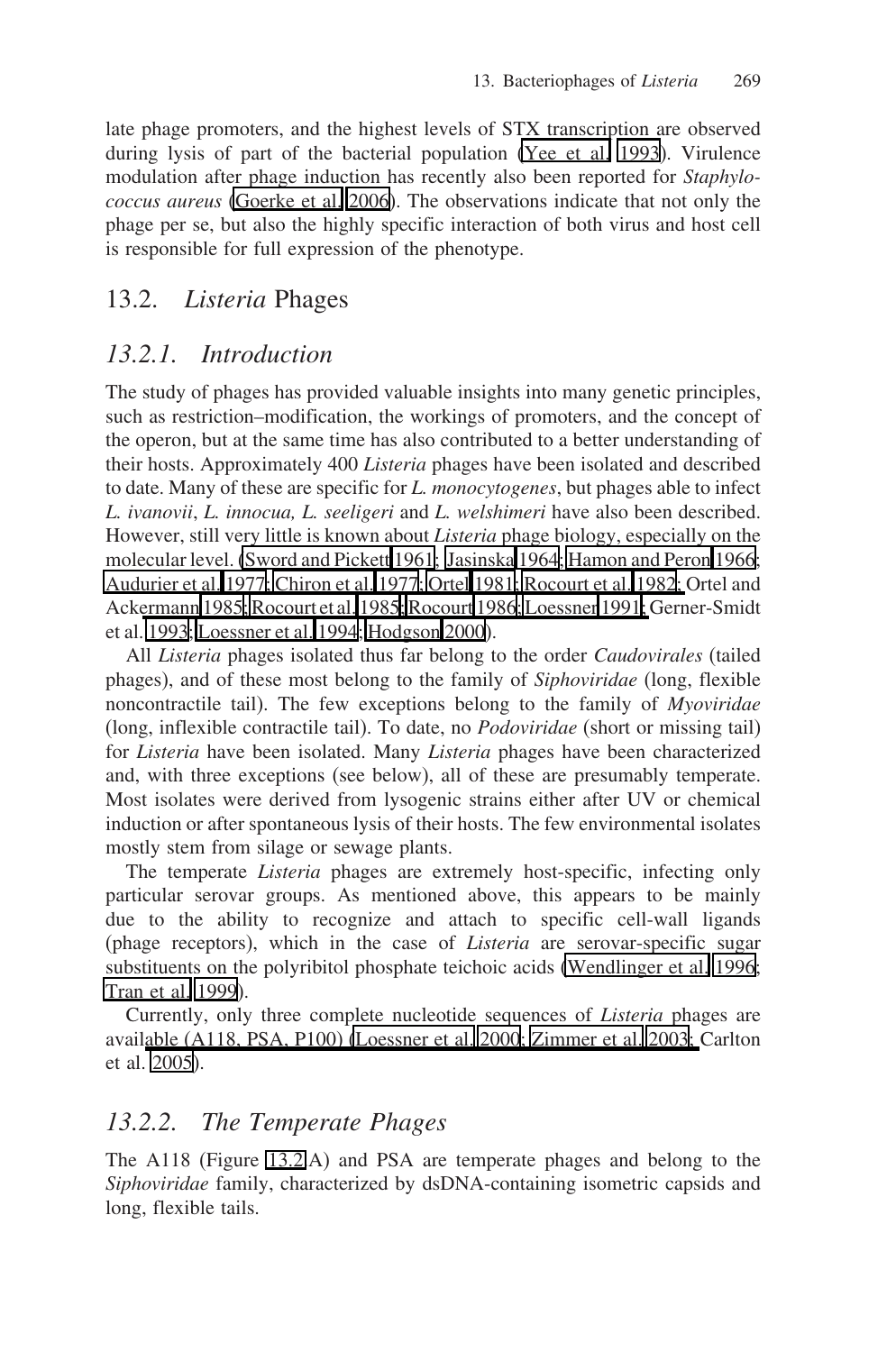<span id="page-5-0"></span>

Figure 13.2. Electron micrographs of bacteriophages infecting *Listeria. Panel A* shows the temperate Siphovirus A118, and *panel B* the broad host range virulent Myovirus A511.

The A118 genome consists of 40,834 bp encoding 72 open reading frames (ORFs). The DNA packaged into phage heads is larger and consists of approximately 43.3 kb, which indicated about 6% redundancy [\(Loessner et al. 2000\)](#page-13-0). Circular permutation along with terminal redundancy is common among phages and requires the circularization of the phage genome after entry into the host cell. Evidence indicated that after rolling circle replication of A118 phage DNA, sequential packaging starts at a random point of the concatamer, and genomes exceeding the one unit genome size by approximately 2.5 kb of DNA are incorporated into the heads.

Based on sequence similarities, functions could be assigned to 26 of the A118 ORFs. Clustering of genes reflecting different life cycles is common in phages, and especially pronounced in temperate phages. These gene clusters can be divided into those involved in DNA replication, phage morphogenesis, and lysis and those genes necessary for the establishment and maintenance of lysogeny which (as in A118 and PSA) are often oriented in the opposite direction of transcription. Many temperate phages with the same hosts have significant homology over parts of their genomes. Superinfection of lysogenized hosts is common and results in a close encounter of different virus genomes. The theory introducing modular evolution of phage genomes has been postulated more than 25 years ago [\(Susskind and Botstein 1978\)](#page-14-0) and has since been supported by detailed study of many phages. However, except for a similar arrangement of gene clusters, surprisingly little overall similarity exists between the genomes of A118 (serovar 1/2 host strains) and PSA [\(Zimmer et al. 2003](#page-14-0)), the latter of which only infects *L. monocytogenes* serovar 4 strains. This suggests that these phage lineages may have diverged at an earlier stage. Consequently, because phages can only evolve together with their host bacteria, one must assume that the corresponding host strain lineages also diverged relatively early.

While A118 integrates into a region homologous to the *Bacillus subtilis comK* gene which is then disrupted, the integration site of PSA is a  $t$ -RNA $_{A_{\text{RF}}}$  gene, where the *attB* is functionally complemented by prophage nucleotides. These sites appear to be frequently used by different *Listeria* phages to integrate, and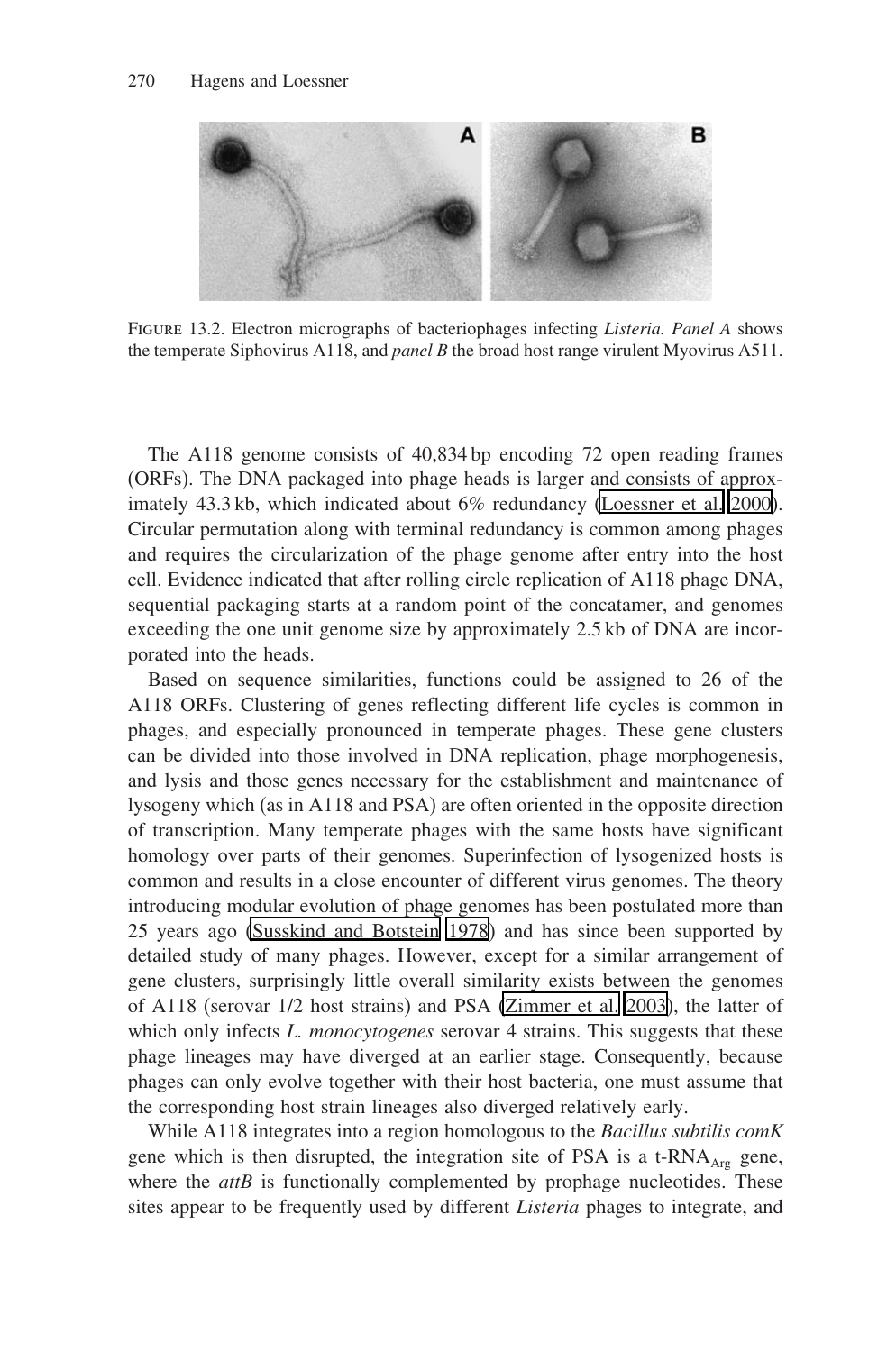possible ramifications on host pathogenesis will be discussed at a later stage. t-RNA genes are generally known to harbor prophages, in many different bacteria [\(Campbell 2003](#page-11-0)).

The 37,618-bp PSA genome is not circularly permuted nor is it terminally redundant, but features 3'overhanging ends of 10 bp. Such cohesive (cos) ends are the alternative to circular permutation and allow direct circularization of the genome after entry into the host, without the requirement for a recombinase. Of the 57 ORFs found in the PSA genome, functional assignments could be made for 33 putative and confirmed gene products based on sequence homologies to known genes. Gene products from all life cycle-specific regions were identified, and, although there is little homology, they appear to serve similar functions as in A118. Two genes differ radically between the two phages. Because of their different substrates, the phage integrases are completely unrelated. Whereas the A118 integrase is a serine recombinase similar to Tn10 resolvase and *Salmonella* Hin invertase, the PSA integrase is homologous to the *E. coli* XerD protein. Xer[D](#page-11-0) [is](#page-11-0) [involved](#page-11-0) [in](#page-11-0) [resolving](#page-11-0) [multimeric](#page-11-0) [plasmids](#page-11-0) [containing](#page-11-0) [a](#page-11-0) *xer* site (Alen et al. [1997;](#page-11-0) [Loessner and Calendar 2006](#page-13-0)). The endolysins responsible for host cell-wall degradation in lysis encoded by the two phages also differ. Endolysins have a two-domain organization, dividing the enzyme into two functional parts. The C-terminal part is responsible for substrate recognition, and binding to the cell wall is serovar-specific. The cell-wall binding domain (CBD) of phage PSA recognizes ligands on cell walls of serovars 4, 5, and 6, and the A118 CBD binds to serovar 1/2 and 3 cell walls. Both CBDs lack known motifs involved in the recognition of cell-wall anchors. The N-terminal, enzymatically active domains (EAD) also differ significantly from each other. The PSA EAD is an N-acetylmuramoyl-l[-alanine](#page-12-0) [amidase](#page-12-0) [\(Zimmer et al. 2003;](#page-14-0) Korndoerfer et al.  $2006$ ), whereas the A118 EAD is L-alanine-D-glutamate endopeptidase [\(Loessner et al. 1995\)](#page-13-0). Interestingly, the endolysin of A500, another serovar 4bspecific phage, has a CBD which is almost identical to that of PSA, but its EAD is a peptidase related to Ply118. This supports the theory of modular evolution, with genetic exchange between phages. Phage endolysins have been employed to design attenuated suicide *Listeria monocytogenes* strains for delivery of antigenencoding eukaryotic expression vectors [\(Dietrich et al. 1998\)](#page-11-0). Phage endolysins and their applications with a focus on *Listeria* phage endolysins have recently been reviewed [\(Loessner 2005\)](#page-13-0).

#### *13.2.3. Virulent Phages*

Phage A511 (Figure [13.2.](#page-5-0)B) and P100 are polyvalent, virulent bacteriophages able to infect most strains of different serovars within the genus *Listeria*; they can multiply on about 95% of *L. monocytogenes* strains of serovars 1/2 and 4. They belong to the family of *Myoviridae* with dsDNA-containing isometric capsid and a contractile tail. Sequencing of the complete P100 genome (131,384 bp) was recently completed, and an in-depth analysis of the predicted ORFs was performed [\(Carlton et al. 2005\)](#page-11-0). A total of 174 putative gene products and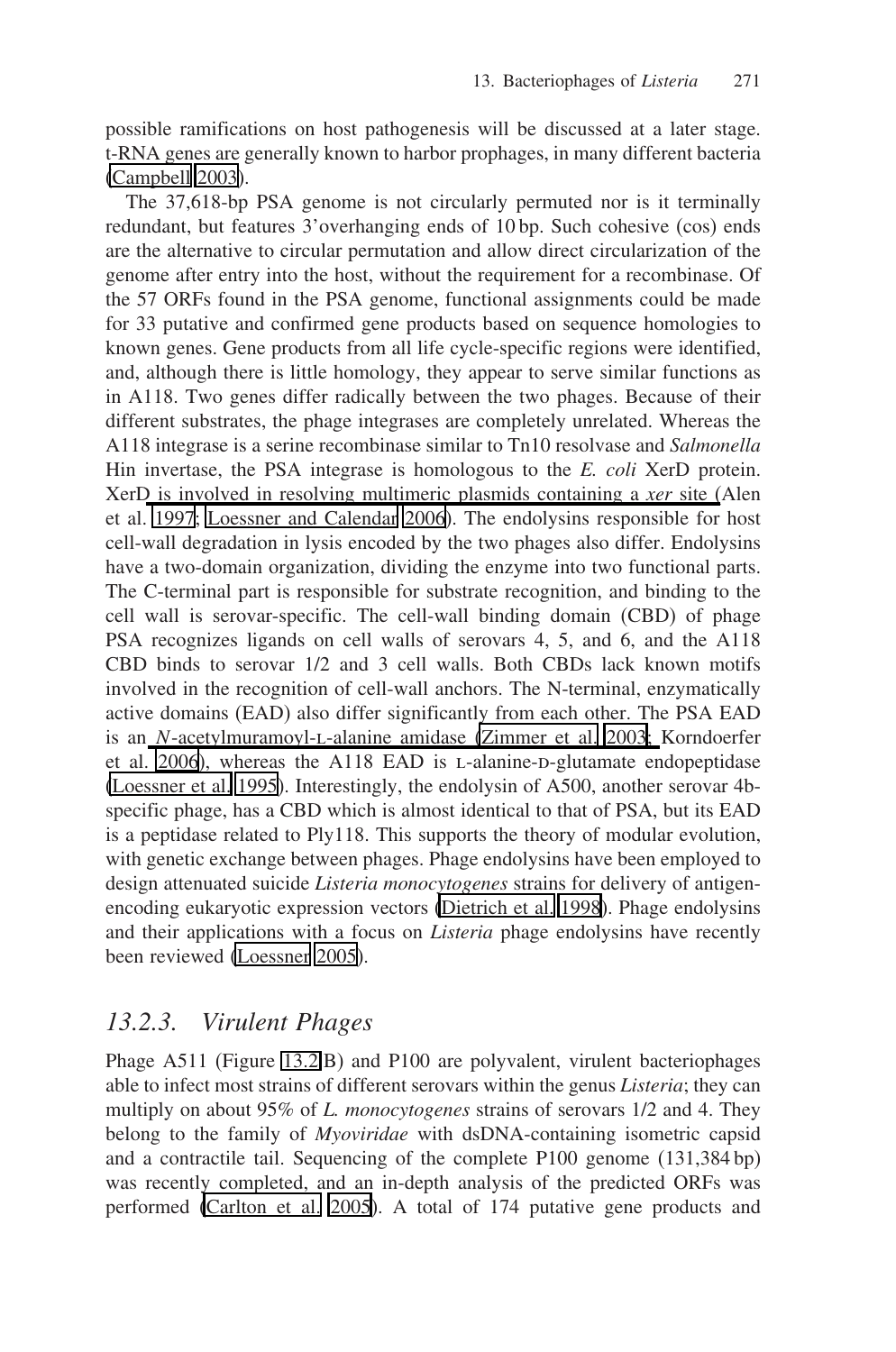18 tRNAs were predicted. Twenty-five putative assignments could be made comprising phage structural proteins as well as genes responsible for DNA replication, transcription, and lysis. Homology searches did not reveal significant hits for the remaining ORFs. An in-depth analysis did not reveal any homology to genes, proteins, or other factors known or suspected to be involved in pathogenesis or virulence in microorganisms. This result is not surprising since infection invariably leads to host lysis, and the phage would gain nothing from carrying such genes. Phage P100 is highly similar to phage A511, with a large overall homology and some genes being identical on the nucleotide level. The host range, although overlapping for a large part, is not identical. The A511 genome has recently been sequenced completely (Dorscht et al. submitted), and comparison of the two genomes may help to reveal the molecular basis for the differences in specificity.

P35 is a somewhat unusual virulent phage. The virus is a member of the *Siphoviridae* family and can infect approximately 75% of serovar 1/2 strains [\(Hodgson 2000;](#page-12-0) Loessner, unpublished information). Its genome sequence was recently completed (Dorscht et al. submitted) and showed P35 life cycle-specific genes to be organized in the clustering typical for temperate *Listeria* phages. However, no lysogeny control region could be identified. It is possible that the module was initially present, but somehow lost as a result of an illegitimate recombination. However, as a consequence, the resulting phage featured a broad host range, because lack of the immunity region also eliminates repression of phage infection upon infection of host cells carrying prophages with homologous repressor proteins. Clearly, being able to lysogenize hosts has both advantages and disadvantages. In order to prevent extinction, at least one single progeny virulent phage has to find a new host and replicate. In environments with low cell density, this is a disadvantage, and the prophage state appears more attractive. Being so intimately linked to your host cells genetic information may also lead to a very narrow host range, however. Perhaps the scarcity of truly virulent *Listeria* phages and the abundance of temperate phages reflect the ecology of the host bacterium. In fact, although listeriae are ubiquitous, they are rarely found in large numbers.

# *13.2.4. Phage-Based Tools for the Study of* Listeria

Within the context of *Listeria* pathogenicity, the most important role phages have played to date is their use as a typing tool in epidemiological studies. Phage typing has been instrumental in establishing food as the primary contamination source in humans [\(Fleming et al. 1985\)](#page-12-0). Several phage typing sets have been established, and the low cost together with the relative ease of use makes it a useful tool [to this day](#page-13-0) [\(Audurier et al. 1979](#page-11-0)[,](#page-13-0) [1984](#page-11-0)[; Rocourt et al. 1985;](#page-13-0) Loessner and [Busse](#page-12-0) [1990](#page-13-0)[;](#page-12-0) [Loessner 1991](#page-13-0)[; Estela and Sofos 1993;](#page-12-0) Gerner-Smidt et al. [1993;](#page-12-0) [McLauchlin et al. 1996;](#page-13-0) [van der Mee-Marquet et al. 1997\)](#page-14-0). However, typability of *Listeria* isolates is variable. Strains of serovar 4 exhibit the highest degree of phage sensitivity, followed by strains of serovar 1/2. Strains of serovar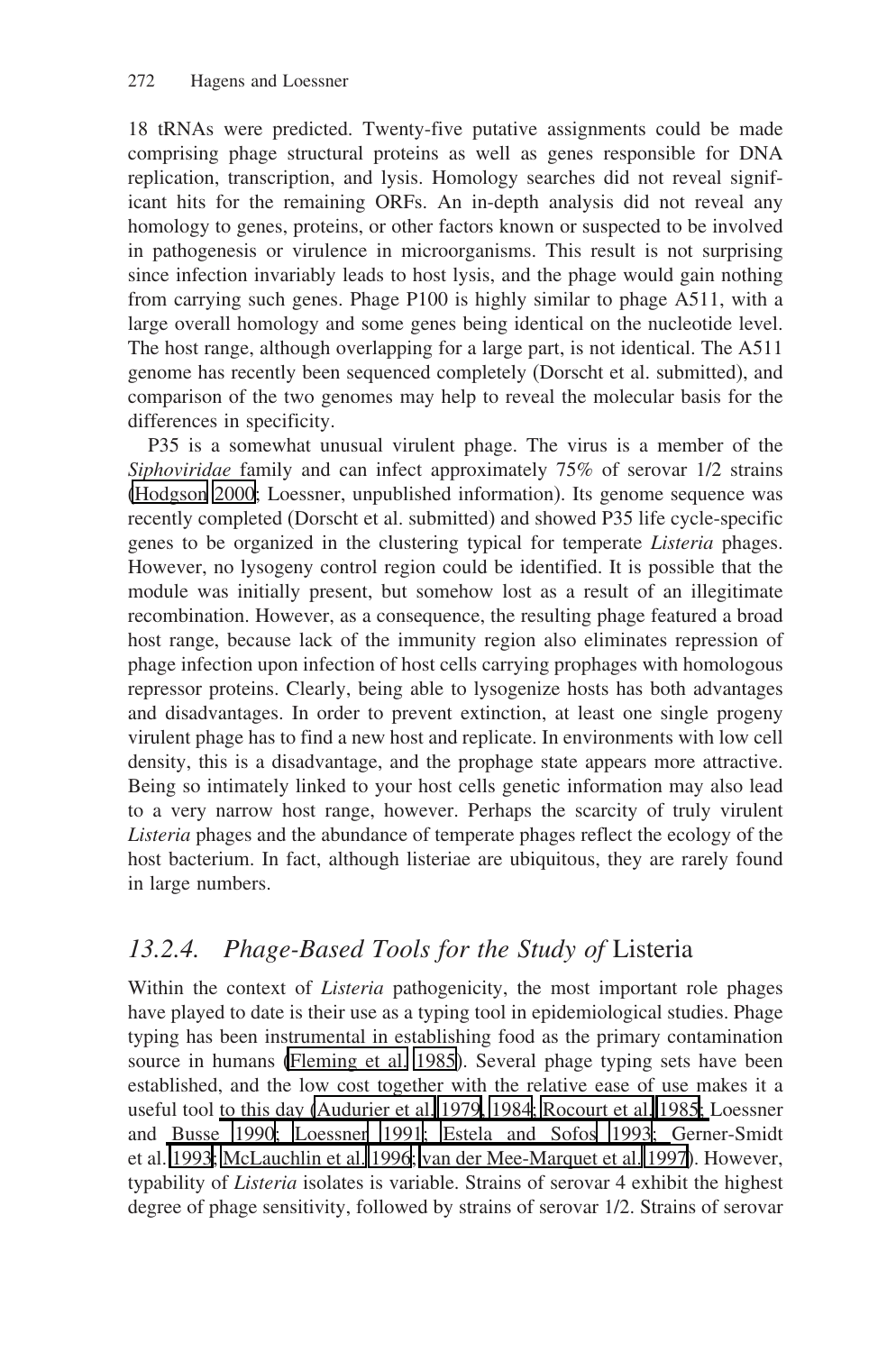3 are largely resistant to phage infection, only few strains are susceptible to broadrange virulent phages such as A511 and P100. This variability in typing limits the use of phage typing as a universal discriminatory method, and additional phag[es for typing would be desirable](#page-11-0) [\(van der Mee-Marquet et al. 1997](#page-14-0)[;](#page-11-0) Capita et al. [2002\)](#page-11-0).

Genetically modified *Listeria* reporter bacteriophages can be used for confirming the presence of live *Listeria* cells in a sample, especially contaminated food [\(Loessner et al. 1996, 1997\)](#page-13-0). Transducing phages will later be considered for their possible role in pathogenesis, but within a research context, they have been employed for studying transposon insertion and resulting mutant phenotypes and in strain construction [\(Freitag 2000\)](#page-12-0). Another phage-based tool which can readily be used for the study of pathogenesis are two integrative *E. coli/Listeria* shuttle vectors, pPL1 and pPL2. A plasmid vector able to replicate in *E. coli* was equipped with genes encoding two different phage integrases which lead to plasmid integration in the chromosome at the respective phage integration sites after introduction into *Listeria*. The researchers were able to demonstrate full reestablishment of pathogenicity in complementation studies with knockout mutants of *hly* and *actA*, which had not been possible with nonintegrative plasmids. At the same time, integration of the plasmids had no effect on virulence in wild-type strains [\(Lauer et al. 2002](#page-12-0)). These plasmids have also been used to study the contribution to virulence of a second  $secA$  gene  $secA_2$  found in  $L$ . *monocytogenes* [\(Lenz and Portnoy 2002; Lenz et al. 2003\)](#page-12-0), and further plasmid derivatives were used in studying the contribution to virulence of MogR, a transcriptional repressor required for virulence [\(Grundling et al. 2004\)](#page-12-0).

## *13.2.5. Phage Therapy of* Listeria

Because of the unique intracellular life style of *L. monocytogenes* during infection of the mammalian host, it is impossible to employ a classical phage therapy concept in the treatment of the disease. The same barrier that prevents our immune system from attacking and antibiotics from reaching the bacteria would very likely also keep any phages from interacting with and infecting their bacterial hosts.

Within this context, the possibility of using *Listeria* phage as a preventive measure as food additive in high-risk foods should be mentioned. In the first study for biocontrol of *Listeria* with bacteriophage, the researchers were able to demonstrate a significant reduction of bacterial growth in melon and fruit [\(Leverentz et al. 2003](#page-12-0)). A recent study has shown that such a phage therapy approach for food using the virulent phage P100 can eradicate or significantly reduce the growth of *Listeria* in soft cheese, depending on the phage-dose, and may thus be able to reduce the risk of contracting the disease [\(Carlton et al. 2005\)](#page-11-0). Bioinformatic analyses indicated that the P100 genome does not specify any known pathogenicity or virulence factors, and the encoded polypeptides are not likely to act as food allergens. Moreover, an experimental repeated oral-dose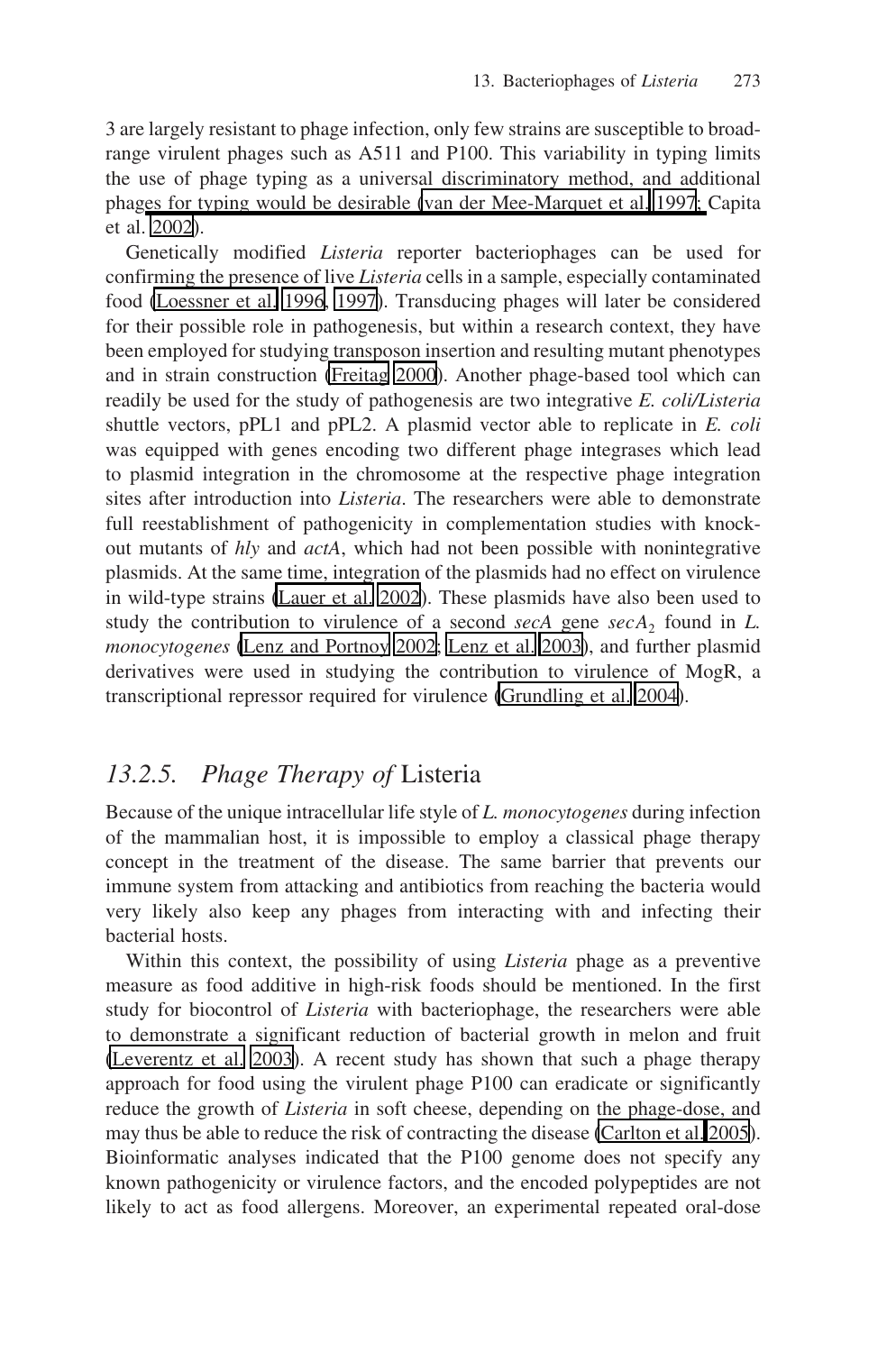toxicity study in rats showed that P100 had no effects on the health of the treated animals.

Recently, a comprehensive study of the effect of A511 and P100 on *L. monocytogenes* in various foodstuffs treated under different conditions has been completed (Günther et al. submitted). Both phages were highly effective in reducing or eradicating *Listeria* contaminations from almost all food types tested. These promising results appear to be mostly due to the phages used; A511 and P100 are broad host range, strictly virulent phages, and infection invariably leads to host cell lysis.

A phage-based decontamination regimen for surfaces and machines at risk of contamination in food processing may also be considered.

# *13.2.6.* Listeria *Phages and Pathogenesis*

Although most strains, including clinical isolates of *Listeria*, contain prophages indeed many are polylysogens [\(Rocourt 1986](#page-13-0)) containing multiple prophages or cryptic phages—no evident phenotype has yet been associated with the presence of prophages under laboratory conditions nor could a (pro)phage be linked to epidemic strains or outbreaks. However, this situation may reflect our limited understanding of *Listeria* phage genetics and host cell interactions. What seems clear, however, is that the presence of prophages does not attenuate the pathogenic potential or virulence of strains from outbreaks. Phage PSA has been isolated by UV-induction from the genome of the epidemic *L. monocytogenes* strain Scott A [\(Fleming et al. 1985;](#page-12-0) [Loessner et al. 1994](#page-13-0)), and the strains isolated from the large Vacherin soft cheese outbreak in Switzerland [\(Bille 1988\)](#page-11-0) also contain inducible prophages (unpublished information).

Phage A118 integrates itself into a homologue of *B. subtilis comK* gene. In the latter organism, the corresponding gene product represents a global regulator for competence, the complex series of events resulting in the uptake of DNA from the envir[onment. ComK also regulates noncompetence-related genes \(](#page-14-0)van Sinderen et al. [1995\)](#page-14-0). Although both classes of genes are also present in the *Listeria* genomes, they do not seem to be naturally transformable. Whatever the actual function of the gene may be, strains with phage-disrupted *comK* do not show any immediately apparent distinct phenotype under standard laboratory conditions and show no reduced virulence in model systems [\(Lauer et al. 2002\)](#page-12-0). Again, this might reflect our lack of understanding regarding *Listeria* and biology of its phages. Another possible explanation for the lack of apparent effects of *comK* gene disruption might be the functional replacement by phage-encoded factors.

Within the A118 genome, the putative gene products encoded by ORFs 61 and 66 show a significant similarity to LmaD and LmaC of *L. monocytogenes* [\(Loessner et al. 2000](#page-13-0)). Although the function of the four genes in the *lma*DCBA operon of *L. monocytogenes* is not clear, their presence appears to be restricted to the pathogenic strains [\(Schaferkordt and Chakraborty 1997\)](#page-14-0). Bioinformatic analyses and sequence alignments of A118 gp61 and gp66 also suggested a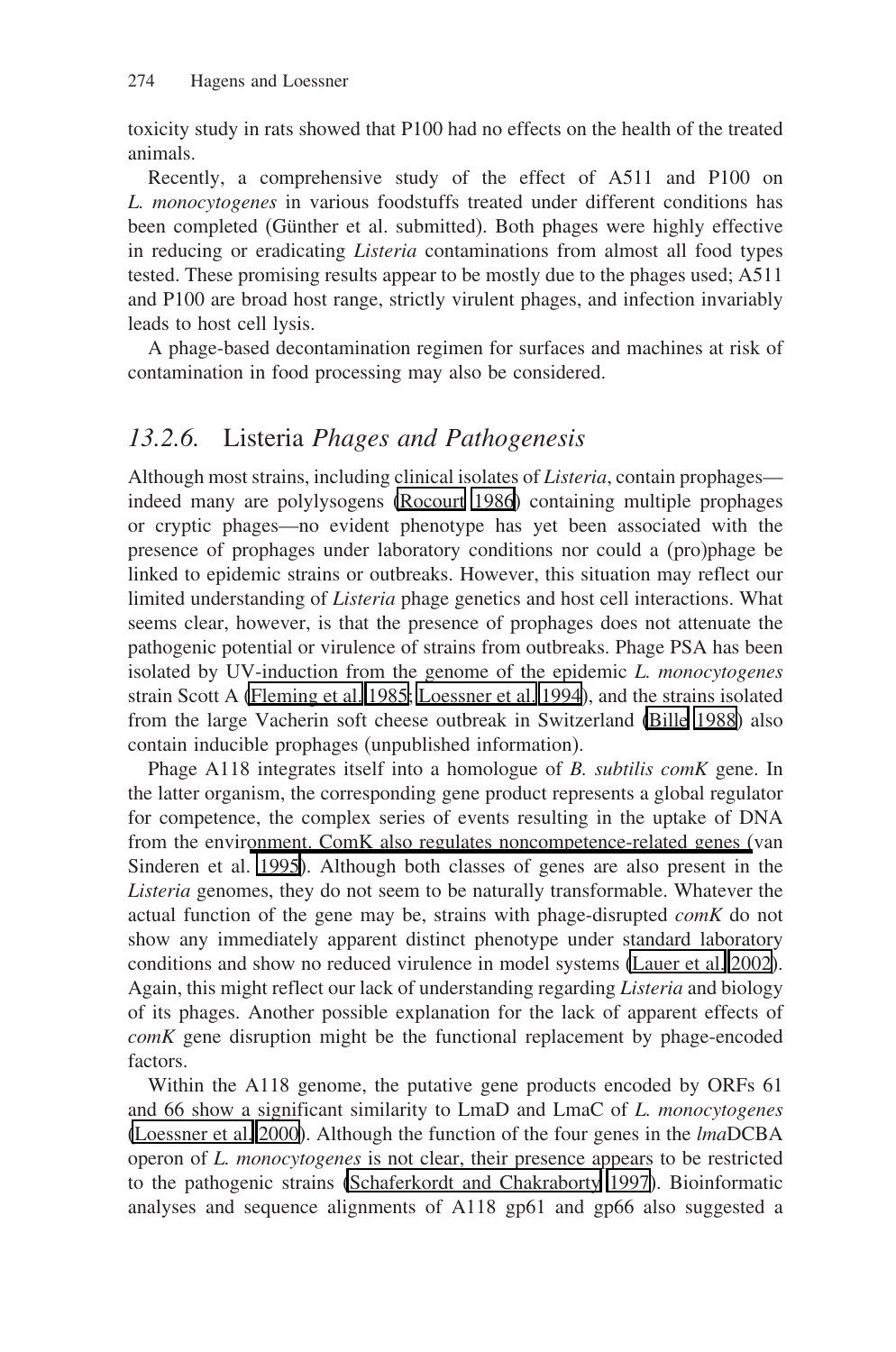possible role of these proteins in the regulation of gene expression, which would correlate well with the localization of the genes within the A118 "early genes" cluster, driving DNA recombination and replication during host cell infection.

The possible role of generalized transduction in the development of pathogenesis has already been mentioned. In one study, the ability of some broad host range phages (including A511 and P35) and more than 50 serovar-specific temperate phages (including A118 and PSA) to transduce bacterial DNA from one *L. monocytogenes* host to another was investigated. Donor cells contained antibiotic resistance markers on transposable elements, and recipients were tested for antibiotic resistance after infection with phages propagated on the donors. As expected, none of the broad host range virulent phages were capable of transduction. However, most of the serovar-specific phages transduced marker DNA in various frequencies. The proportion of transducing particles to normal virions ranged from approximately  $5 \times 10^{-2}$  to  $10^{-4}$ , depending on the strain and phages tested. Both A118 and P35 proved capable of transduction. Frequencies and amount of DNA transduced were higher in A118, but the broader host range of P35 enables transduction into a wider variety of strains. Interestingly, PSA was not capable of transduction. At this time, the unit genome structure was not known, but the later finding that PSA features cohesive ends and therefore packages its DNA dependent on a terminase recognition site [\(Zimmer et al. 2003](#page-14-0)) explained the differences reported by [Hodgson](#page-12-0) [\(2000\)](#page-12-0) and established a link between genome structure and the ability to mistakenly package host bacterial DNA into empty virus particles.

Close inspection of the LIPI-2 pathogenicity island of *L. ivanovii* revealed that it was localized near the same  $t$ -RNA $_{A_{r\sigma}}$  gene that temperate phages may use to integrate, and the authors speculate that its initial introduction into *L. ivanovii* may have been mediated by a temperate phage [\(Dominguez-Bernal et al. 2006\)](#page-11-0). It has previously been postulated that the organization of the virulence gene cluster *prfA-plcA-hly-mpl-actA-plcB* may have been due to phage transduction [\(Chakraborty et al. 2000](#page-11-0)). However, there exists no proof or at least preliminary experimental evidence for any of these events.

It may be concluded that the biological basis for the introduction of new genes from related strains is provided by the transducing bacteriophages and that genes acquired through other means may subsequently be distributed in various populations by phages. While transduction is certainly playing a major role in the intraspecies genetic exchange, its role in the evolution of traits is unclear. However, given that the temperate phages isolated from *L. innocua* are generally able to infect *L. ivanovii* and can then reinfect the nonpathogenic host, the interspecies transfer of virulence genes from this animal pathogen to *L. innocua* is at least theoretically possible.

Phages can shape the genetic composition of bacterial strains in any given population. If prophages manage to enhance the fitness or virulence of a particular pathogenic strain, they may eventually contribute to the occurrence of the disease. Therefore, even with our limited understanding of the processes underlying the host evolution driven by phages, it seems obvious that bacterial pathogenesis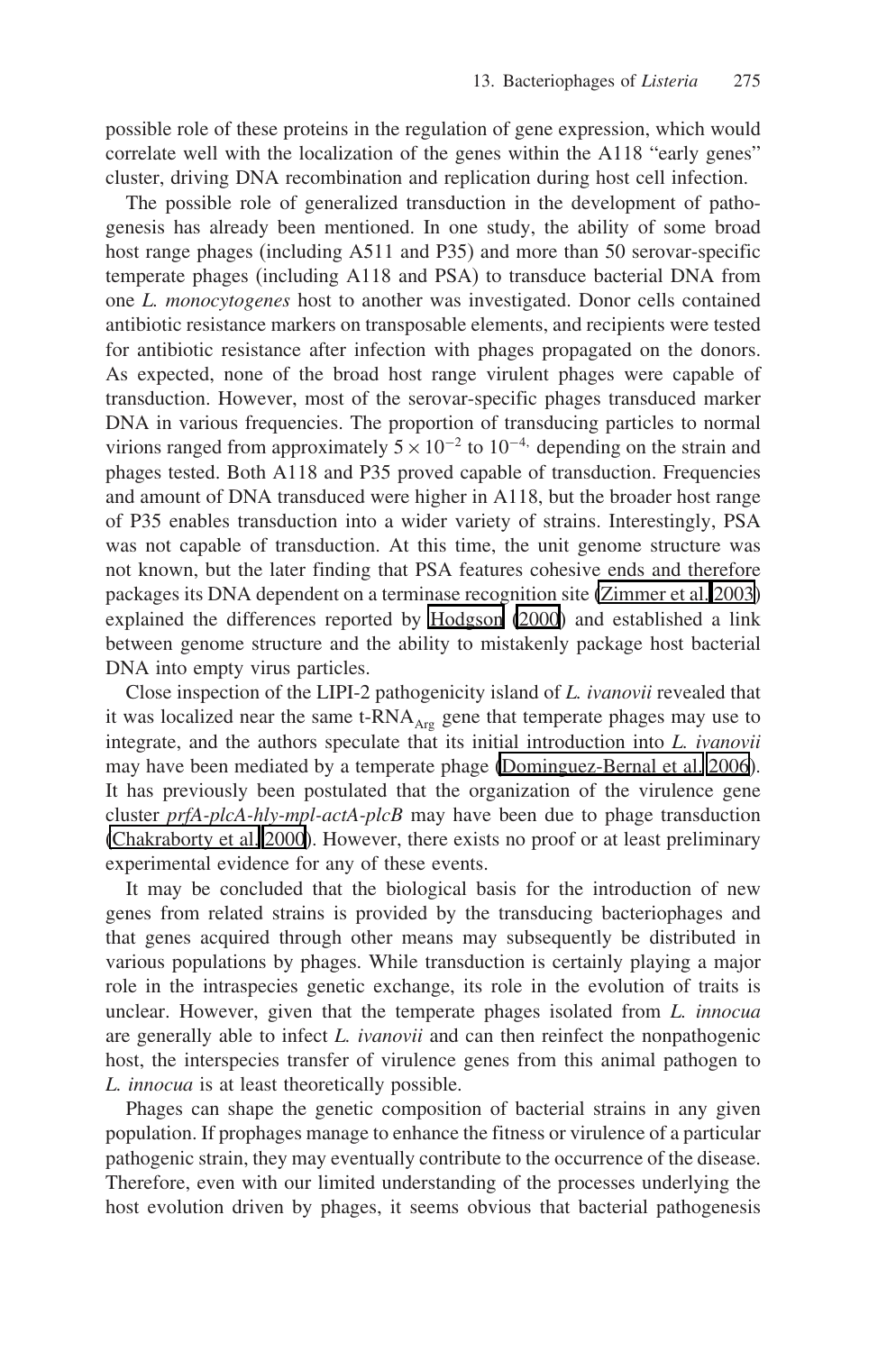<span id="page-11-0"></span>can be influenced by bacterial viruses in some way, and further research should be directed to elucidate the precise nature of this influence.

*Acknowledgments.* We thank Rudi Lurz (Berlin) for providing the electron micrograph of A511, and Julia Dorscht (Munich) and Susanne Guenther (Zurich) for providing unpublished information.

### *References*

- Alen C, Sherratt DJ, Colloms SD (1997). Direct interaction of aminopeptidase A with recombination site DNA in Xer site-specific recombination. EMBO J 16:5188–5197.
- Audurier A, Rocourt J, Courtieu AL (1977). [Isolation and characterization of "*Listeria monocytogenes*" bacteriophages (author's translation)]. Ann Microbiol (Paris) 128:185–198.
- Audurier A, Chatelain R, Chalons F, Piechaud M (1979). [Bacteriophage typing of 823 "*Listeria monocytogenes*" strains isolated in France from 1958 to 1978]. Ann Microbiol (Paris) 130B:179–189.
- Audurier A, Taylor AG, Carbonnelle B, McLauchlin J (1984). A phage typing system for *Listeria monocytogenes* and its use in epidemiological studies. Clin Invest Med 7:229–232.
- Bergh O, Borsheim KY, Bratbak G, Heldal M (1989). High abundance of viruses found in aquatic environments. Nature 340:467–468.
- Bille J (1988). Listeriosis. Schweiz Rundsch Med Prax 77:173–175.
- Campbell A (2003). Prophage insertion sites. Res Microbiol 154:277–282.
- Capita R, Alonso-Calleja C, Mereghetti L, Moreno B, del Camino Garcia-Fernandez M (2002). Evaluation of the international phage typing set and some experimental phages for typing of *Listeria monocytogenes* from poultry in Spain. J Appl Microbiol 92:90–96.
- Carlton RM, Noordman WH, Biswas B, de Meester ED, Loessner MJ (2005). Bacteriophage P100 for control of *Listeria monocytogenes* in foods: genome sequence, bioinformatic analyses, oral toxicity study, and application. Regul Toxicol Pharmacol 43:301–312.
- Chakraborty T, Hain T, Domann E (2000). Genome organization and the evolution of the virulence gene locus in *Listeria* species. Int J Med Microbiol 290:167–174.
- Cheetham BF, Katz ME (1995). A role for bacteriophages in the evolution and transfer of bacterial virulence determinants. Mol Microbiol 18:201–208.
- Chiron JP, Maupas P, Denis F (1977). Ultrastructure of *Listeria monocytogenes* bacteriophages. C R Seances Soc Biol Fil 171:488–491.
- de Vries GE, Raymond CK, Ludwig RA (1984). Extension of bacteriophage lambda host range: selection, cloning, and characterization of a constitutive lambda receptor gene. Proc Natl Acad Sci USA 81:6080–6084.
- Dietrich G, Bubert A, Gentschev A, Sokolovic Z, Simm A, Catic A, Kaufmann SH, Hess J, Szalay AA, Goebel W (1998). Delivery of antigen-encoding plasmid DNA into the cytosol of macrophages by attenuated suicide *Listeria monocytogenes*. Nat Biotechnol 16:181–185.
- Dominguez-Bernal G, Muller-Altrock S, Gonzalez-Zorn B, Scortti M, Herrmann P, Monzo HJ, Lacharme L, Kreft J, Vazquez-Boland JA (2006). A spontaneous genomic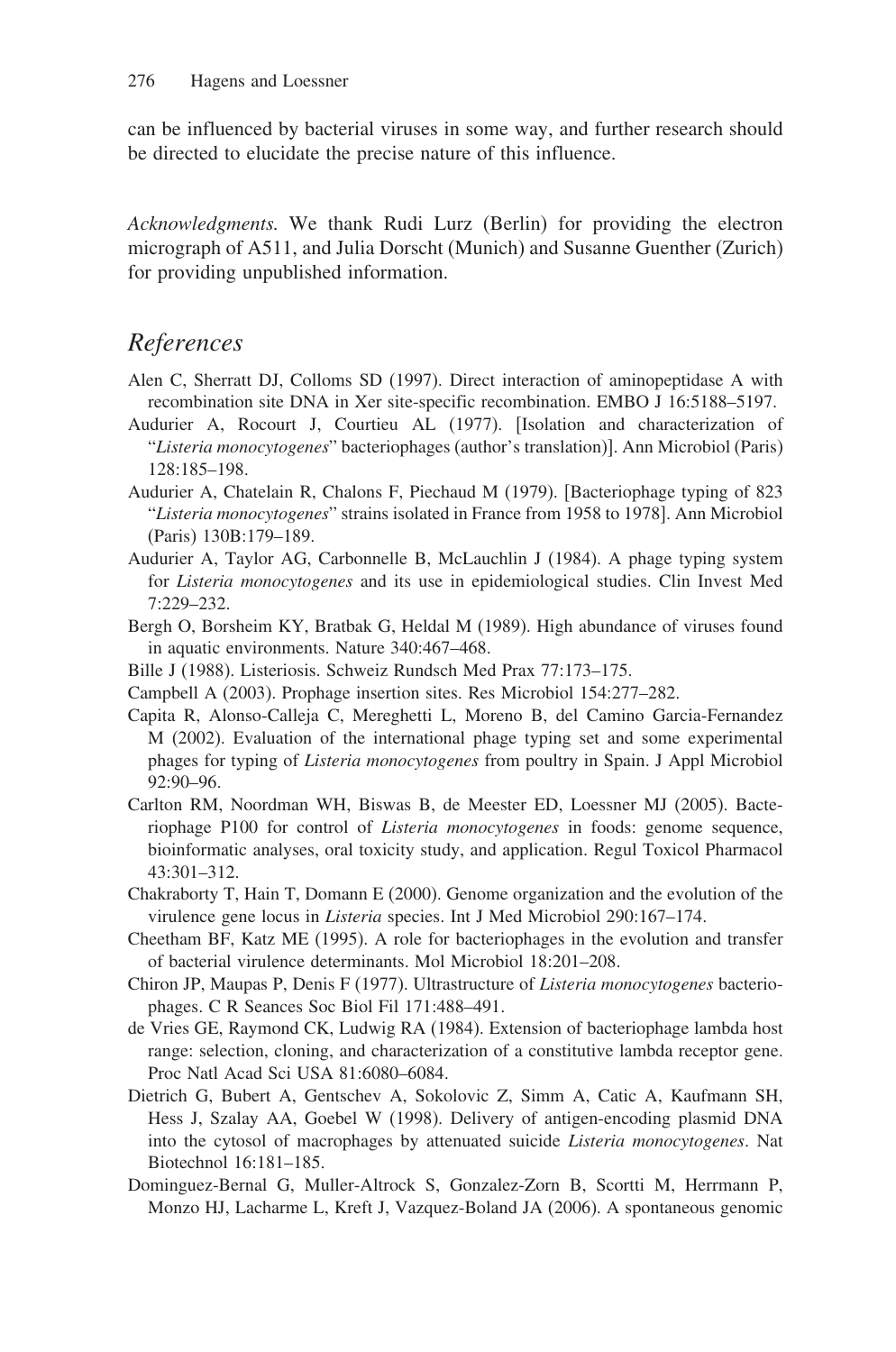<span id="page-12-0"></span>deletion in *Listeria ivanovii* identifies LIPI-2, a species-specific pathogenicity island encoding sphingomyelinase and numerous internalins. Mol Microbiol 59:415–432.

- Eklund MW, Poysky FT, Reed SM, Smith CA (1971). Bacteriophage and the toxigenicity of *Clostridium botulinum* type C. Science 172:480–482.
- Estela LA, Sofos JN (1993). Comparison of conventional and reversed phage typing procedures for identification of *Listeria* spp. Appl Environ Microbiol 59:617–619.
- Figueroa-Bossi N, Uzzau S, Maloriol D, Bossi L (2001). Variable assortment of prophages provides a transferable repertoire of pathogenic determinants in *Salmonella*. Mol Microbiol 39:260**–**271.
- Fleming DW, Cochi SL, MacDonald KL, Brondum J, Hayes PS, Plikaytis BD, Holmes MB, Audurier A, Broome CV, Reingold AL (1985). Pasteurized milk as a vehicle of infection in an outbreak of listeriosis. N Engl J Med 312:404–407.
- Freeman VJ (1951). Studies on the virulence of bacteriophage-infected strains of *Corynebacterium diphtheriae*. J Bacteriol 61:675–688.
- Freitag N (2000). Genetic Tools for Use with *Listeria monocytogenes*, In: Fischetti VA (ed), Gram-Positive Pathogens, vol. 1. ASM Press, Washington, DC, pp. 488–498.
- Gerner-Smidt P, Rosdahl VT, Frederiksen W (1993). A new Danish *Listeria monocytogenes* phage typing system. Apmis 101:160–167.
- Goerke C, Koller J, Wolz C (2006). Ciprofloxacin and trimethoprim cause phage induction and virulence modulation in *Staphylococcus aureus*. Antimicrob Agents Chemother 50:171–177.
- Grundling A, Burrack LS, Bouwer HG, Higgins DE (2004). *Listeria monocytogenes* regulates flagellar motility gene expression through MogR, a transcriptional repressor required for virulence. Proc Natl Acad Sci USA 101:12318–12323.
- Hamon Y, Peron Y (1966). On the nature of bacteriocins produced by *Listeria monocytogenes*. C R Acad Sci Hebd Seances Acad Sci D 263:198–200.
- Hardt WD, Galan JE (1997). A secreted Salmonella protein with homology to an avirulence determinant of plant pathogenic bacteria. Proc Natl Acad Sci USA 94:9887–9892.
- Hodgson DA (2000). Generalized transduction of serotype 1/2 and serotype 4b strains of *Listeria monocytogenes*. Mol Microbiol 35:312–323.
- Ikeda H, Tomizawa JI (1965). Transducing fragments in generalized transduction by phage P1. II. Association of DNA and protein in the fragments. J Mol Biol 14:110–119.
- Jasinska S (1964). Bacteriophages of lysogenic strains of *Listeria monocytogenes*. Acta Microbiol Pol 13:29–43.
- Korndoerfer, IP, Danzer, J, Schmelcher, M, Zimmer, M, Skerra, A, Loessner, MJ(2006). The crystal structure of the bacteriophage PSA endolysin reveals a unique fold responsible for specific recognition of *Listeria* cell walls. J MOl Biol 364:678–689.
- Lauer P, Chow MY, Loessner MJ, Portnoy DA, Calendar R (2002). Construction, characterization, and use of two *Listeria monocytogenes* site-specific phage integration vectors. J Bacteriol 184:4177–4186.
- Lenz LL, Portnoy DA (2002). Identification of a second *Listeria* secA gene associated with protein secretion and the rough phenotype. Mol Microbiol 45:1043–1056.
- Lenz, LL, Mohammadi S, Geissler A, Portnoy DA (2003). SecA2-dependent secretion of autolytic enzymes promotes *Listeria monocytogenes* pathogenesis. Proc Natl Acad Sci USA 100:12432–12437.
- Leverentz B, Conway WS, Camp MJ, Janisiewicz WJ, Abuladze T, Yang M, Saftner R, Sulakvelidze A (2003). Biocontrol of *Listeria monocytogenes* on fresh-cut produce by treatment with lytic bacteriophages and a bacteriocin. Appl Environ Microbiol 69:4519–4526.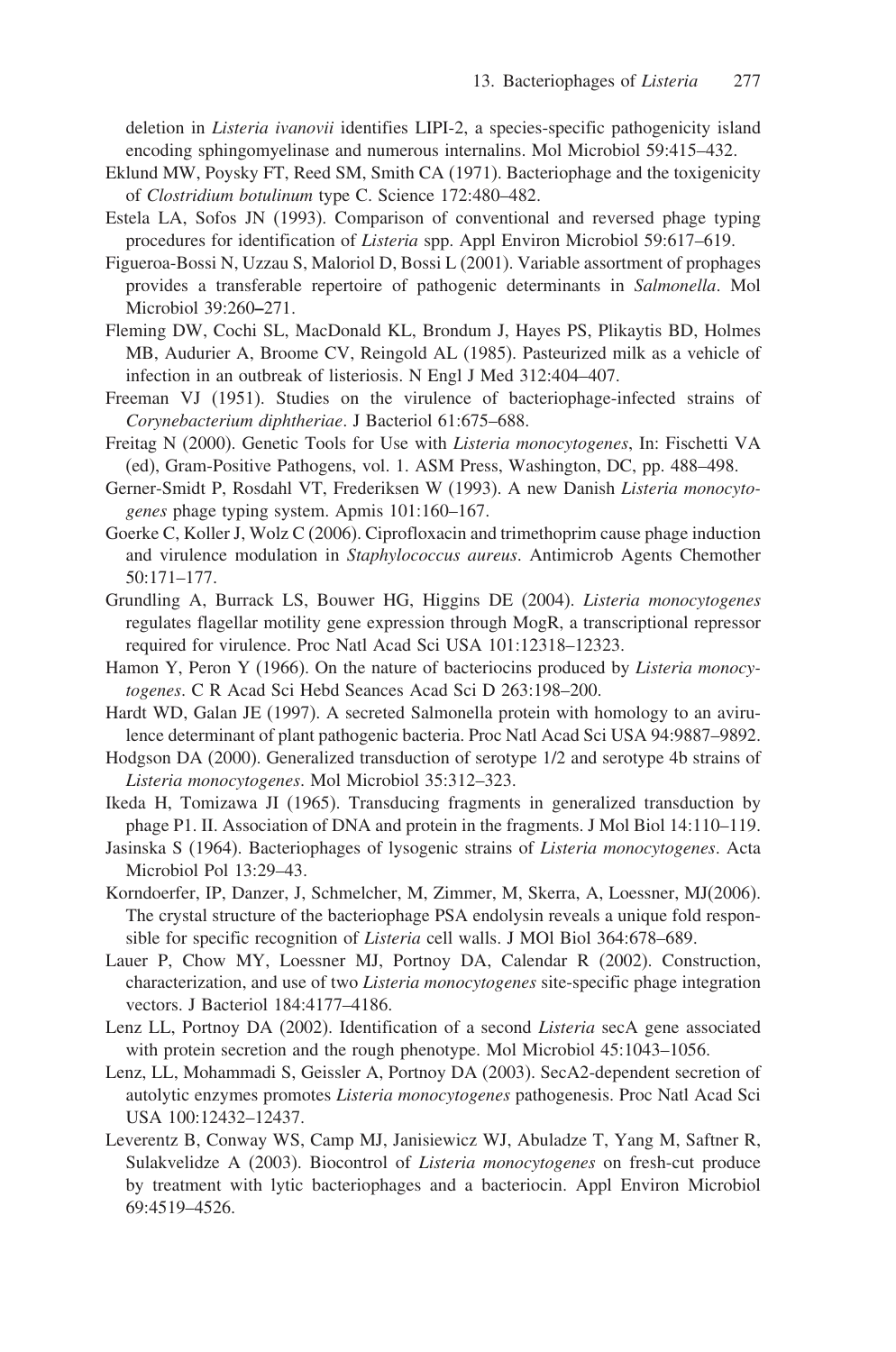- <span id="page-13-0"></span>Little JW, Mount DW (1982). The SOS regulatory system of *Escherichia coli*. Cell 29:11–22.
- Little JW, Shepley DP, Wert DW (1999). Robustness of a gene regulatory circuit. Embo J 18:4299–4307.
- Loessner MJ (1991). Improved procedure for bacteriophage typing of *Listeria* strains and evaluation of new phages. Appl Environ Microbiol 57:882–884.
- Loessner MJ (2005). Bacteriophage endolysins—current state of research and applications. Curr Opin Microbiol 8:480–487.
- Loessner MJ, Busse M (1990). Bacteriophage typing of *Listeria* species. Appl Environ Microbiol 56:1912–1918.
- Loessner MJ Calendar R (2006). The *Listeria* Bacteriophages. In: Calendar R (ed), The Bacteriophages, vol. 1. Oxford University Press, New York, pp. 593–601.
- Loessner MJ, Estela LA, Zink R, Scherer S (1994). Taxonomical classification of 20 newly isolated *Listeria* bacteriophages by electron microscopy and protein analysis. Intervirology 37:31–35.
- Loessner MJ, Wendlinger G, Scherer S (1995). Heterogeneous endolysins in *Listeria monocytogenes* bacteriophages: a new class of enzymes and evidence for conserved holin genes within the siphoviral lysis cassettes. Mol Microbiol 16:1231–1241.
- Loessner MJ, Rees CE, Stewart GS, Scherer S (1996). Construction of luciferase reporter bacteriophage A511::luxAB for rapid and sensitive detection of viable *Listeria* cells. Appl Environ Microbiol 62:1133–1140.
- Loessner MJ, Rudolf M, Scherer S (1997). Evaluation of luciferase reporter bacteriophage A511::luxAB for detection of *Listeria monocytogenes* in contaminated foods. Appl Environ Microbiol 63:2961–2965.
- Loessner MJ, Inman IB, Lauer P, Calendar R (2000). Complete nucleotide sequence, molecular analysis and genome structure of bacteriophage A118 of *Listeria monocytogenes*: implications for phage evolution. Mol Microbiol 35:324–340.
- Matsushiro A (1963). Specialized transduction of tryptophan markers in *Escherichia coli* K12 by bacteriophage phi-80. Virology 19:475–482.
- McLauchlin J, Audurier A, Frommelt A, Gerner-Smidt P, Jacquet C, Loessner MJ, van der Mee-Marquet N, Rocourt J, Shah S, Wilhelms D (1996). WHO study on subtyping *Listeria monocytogenes*: results of phage-typing. Int J Food Microbiol 32:289–299.
- O'Brien AD, Newland JW, Miller SF, Holmes RK, Smith HW, Formal SB (1984). Shigalike toxin-converting phages from *Escherichia coli* strains that cause hemorrhagic colitis or infantile diarrhea. Science 226:694–696.
- Ortel S (1981). Lysotyping of *Listeria monocytogenes*. Z Gesamte Hyg 27:837–840.
- Ortel S, Ackermann HW (1985). Morphology of new *Listeria* phages. Zentralbl Bakteriol Mikrobiol Hyg [A] 260:423–437.
- Rocourt J (1986). Bacteriophages and bacteriocins of the genus *Listeria*. Zentralbl Bakteriol Mikrobiol Hyg [A] 261:12–28.
- Rocourt J, Schrettenbrunner A, Seeliger HP (1982). Isolation of bacteriophages from *Listeria monocytogenes* Serovar 5 and *Listeria innocua*. Zentralbl Bakteriol Mikrobiol Hyg [A] 251:505–511.
- Rocourt J, Catimel B, Schrettenbrunner A (1985). Isolation of *Listeria seeligeri* and *L. welshimeri* bacteriophages. Lysotyping of *L. monocytogenes*, *L. ivanovii*, *L. innocua*, *L. seeligeri* and *L. welshimeri*. Zentralbl Bakteriol Mikrobiol Hyg [A] 259: 341–350.